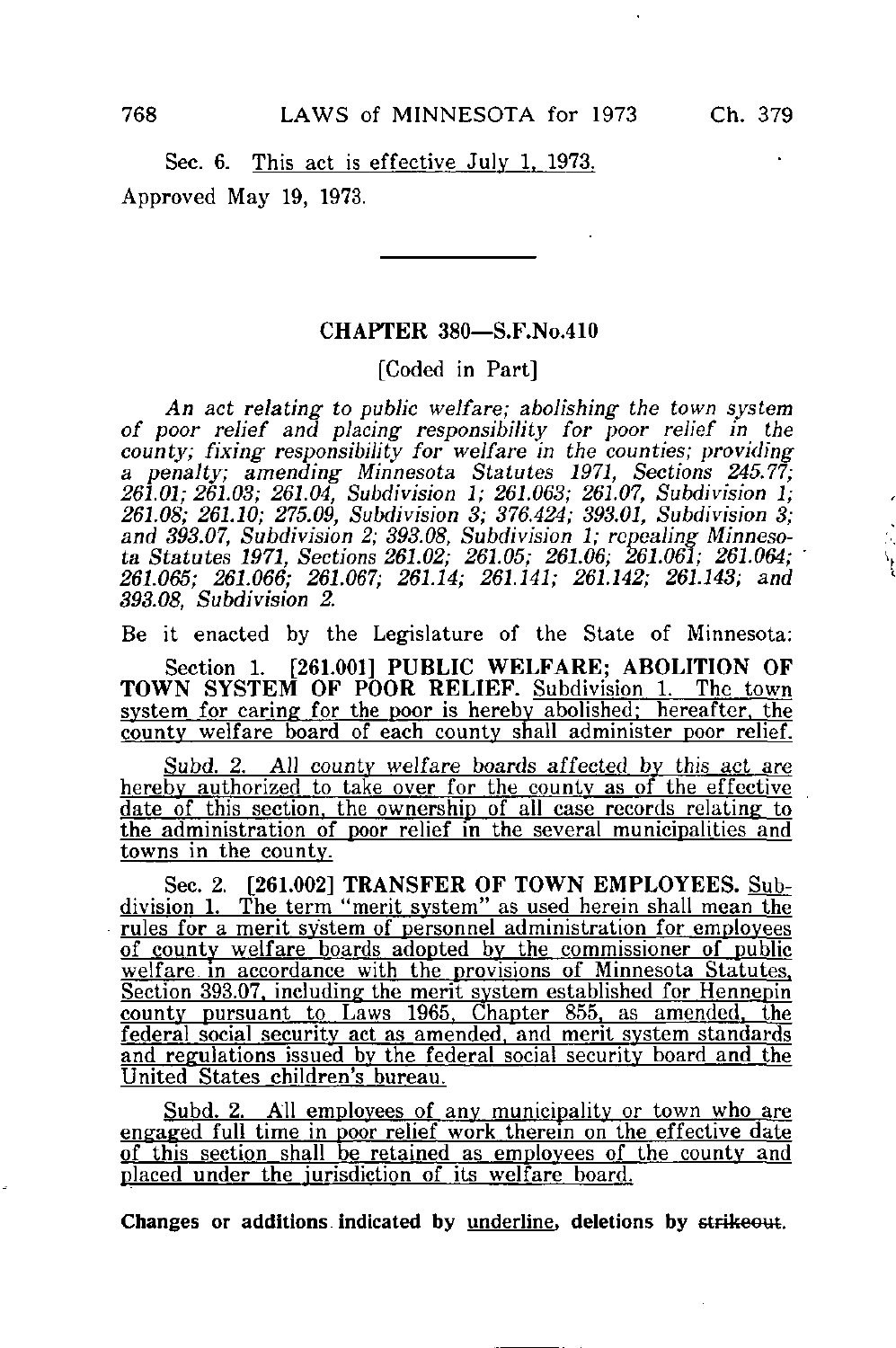All such employees shall be blanketed into the merit system with comparable status, classification, longevity, and seniority, and subject to the administrative requirements of the county welfare board. Employees with permanent status under any civil service provision on the effective date of this act shall be granted permanent status under the merit system at comparable classifications and in accordance with work assignments made under the authority of the county welfare board as provided by the merit system rules.

The determination of proper job allocation shall be the responsibility of the personnel officer or director as provided under merit system rules applicable to the county involved with the right of appeal of allocation to the merit system council or personnel board by any employee affected by this transfer.

All transferred employees shall receive salaries for the classification to which they are allocated in accordance with the schedule in effect for county welfare board employees and at a salary step which they normally would have received had they been employed by the county welfare board for the same period of service they had previously served under the civil service provisions of any municipality or town; provided, however, that no salary shall be reduced as a result of the transfer.

All accumulated sick leave of transferred employees in the amount of 60 days or less shall be transferred to the records of the county welfare board and shall be the legal liability of the county welfare board. All accumulated sick leave in excess of 60 days shall be paid in cash to transferred employees by the municipality or town by which they were employed prior to their transfer, at the time of transfer. In lieu of the cash payment, the municipality or town shall, at the option of the employee concerned, allow a leave of absence with pay, prior to transfer, for all or part of the accumulated sick leave.

Subd. 3. Employees of municipalities and towns engaged in the work of administering poor relief who are not covered by civil service provisions shall be blanketed into the merit system subject to a qualifying examination. Employees with one year or more service shall be subject to a qualifying examination and those with less than one year's service shall be subject to an open competitive examination.

Subd. 4. All vacation leave of employees referred to in subdivision 2 of this section, accumulated prior to their transfer to county employment shall be paid in cash to them by the municipality or town by which they were employed prior to their transfer, at the time of transfer. In lieu of the cash payment, the municipality or town shall, at the option of the employee concerned, allow  $a$ leave of absence with pay, prior to transfer, for all or part of the accumulated vacation time.

Changes or additions indicated by underline, deletions by strikeout. I Minn.S.L. 1973 Bd.Vol.—49

ò.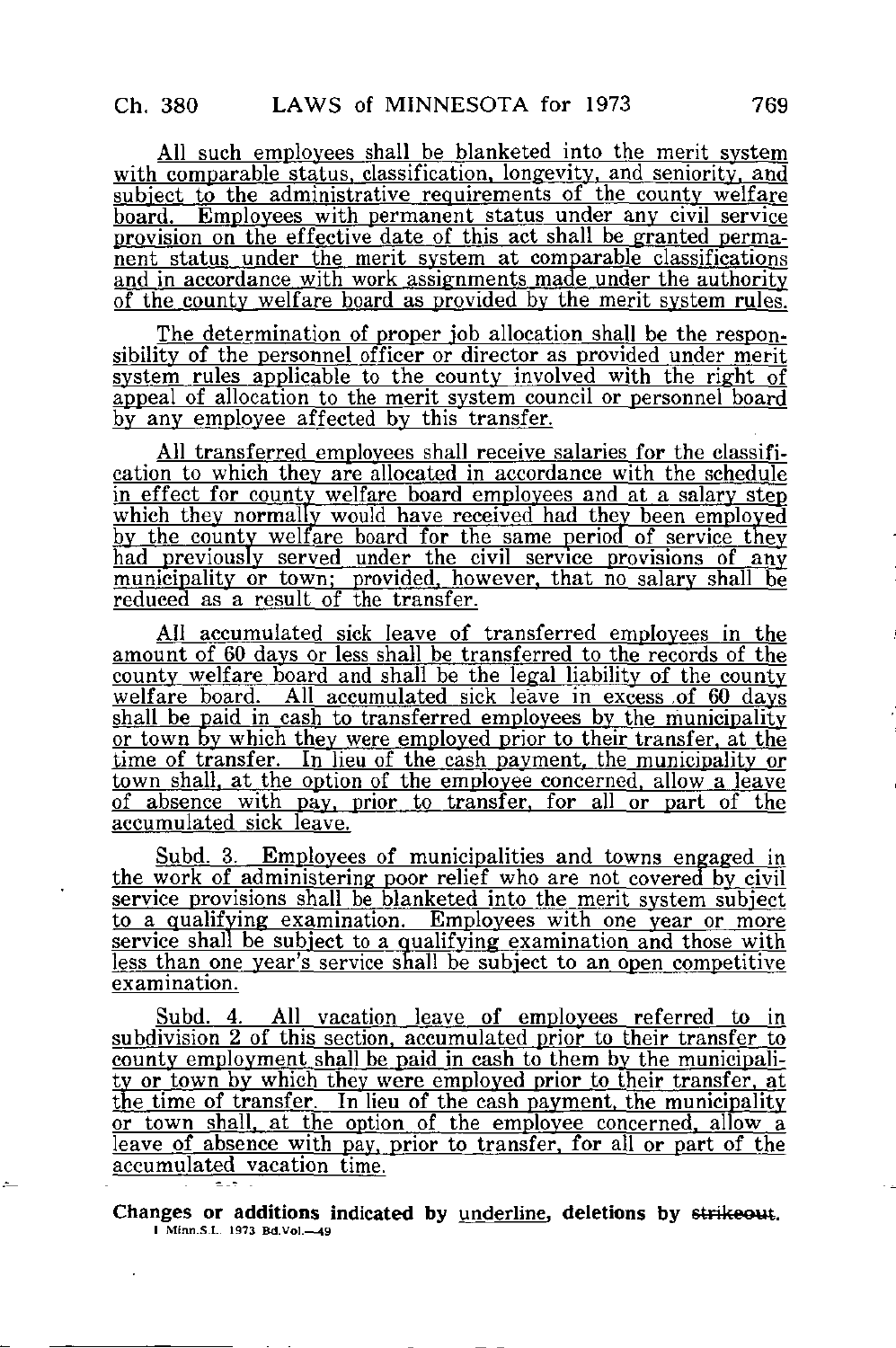Sec. 3. CONTINUATION OF RETIREMENT SYSTEM FOR FORMER MINNEAPOLIS EMPLOYEES. Subdivision 1. Eachemployee of the city of Minneapolis who is transferred to and employed by the county under the provisions of section 2 and who is a contributing member of a retirement system organized under the provisions of Minnesota Statutes. Chapter 422. shall continue to be a member of that system and entitled to all of the benefits conferred thereby and subject to all the restrictions of chapter 422, unless he applies to cancel his membership within six months after the effective date of this act.

Subd. 2. The cost to the public of that portion of the retirement allowances or other benefits accrued while any employee was in the service of the city of Minneapolis shall remain an obligation of the city and a tax shall be levied and collected by it to discharge its obligation as provided by Minnesota^ Statutes. Chapter 422.

Subd. 3. The cost to the public of the retirement allowances or other benefits accruing to employees so transferred to and employed by the county shall he the obligation of and paid by the county at such time as the retirement board shall fix and determine in accordance with chapter 422. The county shall pay to the municipal retirement fund an amount certified to the county auditor of the county by the retirement board as the cost of the retirement allowances and other benefits accruing and owing to such county employees. The cost to the public of the retirement allowances as herein provided shall be paid from the county revenue fund by the county auditor upon receipt of certification from the retirement board as herein provided, and the county board is authorized to levy and collect such taxes as may be necessary to pay such costs.

Sec. 4. [261.003] ELIGIBILITY STANDARDS, RULES AND REGULATIONS. The commissioner of public welfare shall promulgate rules and regulations in accordance with Minnesota Statutes. Chapter 15. prescribing minimum standards of eligibility and pay^ ment for poor relief, which shall recognize cost of living differences in the various counties of the state.

Sec. 5. Minnesota Statutes 1971, Section 245.77, is amended to read:

245.77 LEGAL SETTLEMENT OF PERSONS RECEIVING ASSISTANCE; ACCEPTANCE OF FEDERAL FUNDS. In the event federal funds become available to the state for purposes of reimbursing the several local agencies of the state for costs incurred in providing financial relief to poor persons under the liability imposed by section 261.03, or for reimbursing the state and counties for categorical aid assistance furnished to persons who are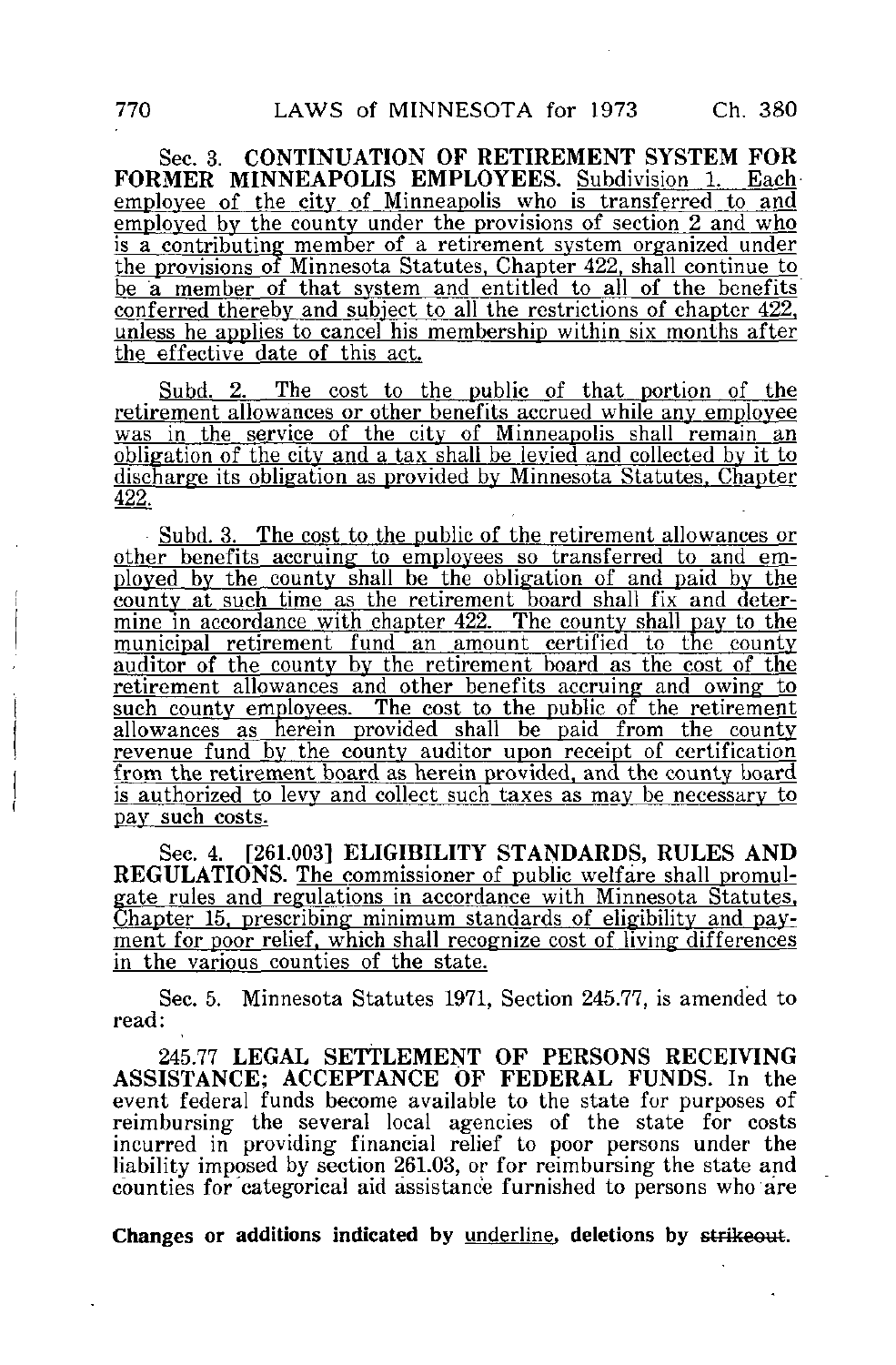eligible for such assistance only because of the United States Supreme Court decision invalidating state residence requirements the commissioner of public welfare is hereby designated the state agent for receipt of such funds. Upon receipt of any federal funds the commissioner shall in a uniform and equitable manner use such funds to reimburse counties<del>, towns, cities and villages</del> for expenditures made in providing financial relief to poor persons. The tures made in providing financial relief to poor persons. commissioner is further authorized to promulgate rules and regulations, consistent with the rules and regulations promulgated by the Secretary of Health, Education and Welfare, governing the reimbursement provided for by this provision.

Sec. 6. Minnesota Statutes 1971, Section 261.01, is amended to read:

261.01 SUPPORT OF POOR; LIABILITY OF RELATIVES. Every poor person who for any reason is unable to earn a livelihood shall be supported by his children, parents, brothers, and sisters, grandchildren or grandparents; and relatives having sufficient ability shall be called on for such support in the order above named; provided, that a person who becomes a pauper from intemperance or other bad conduct shall not be entitled to support from any relative except parent or child. Every such relative who refuses or fails to support any poor person whom he is bound by law to support, when directed by the board <del>or council</del> of the county<del>, town, city, or village</del> in which such person has a settlement, shall forfeit and pay to such county, town, city, or village, for the use of the poor thereof, such amount as the court may determine, not exceeding \$25 per month, to be recovered in any court having jurisdiction.

Sec. 7. Minnesota Statutes 1971, Section 261.03, is amended to read:

261.03 LIABILITY OF COUNTY. When any such poor person has none of the relatives named in section 261.01, or they are not of sufficient ability, or refuse or fail to support him, he shall receive such support or relief as the case may require from the county. town, oity, or village in which he has a settlement at the time of applying therefor, as hereinafter provided, except that in determining the need or amount of such support or relief the county, town, eity, or village shall exclude all sums received by members or dependents of such poor person's family under the aid to the blind act.

Sec. 8. Minnesota Statutes 1971, Section 261.04, Subdivision 1, is amended to read:

261.04 LIABILITY OF ESTATE. Subdivision 1. SUPPORT, MAINTENANCE, CARE, OR BURIAL. When any person is fur-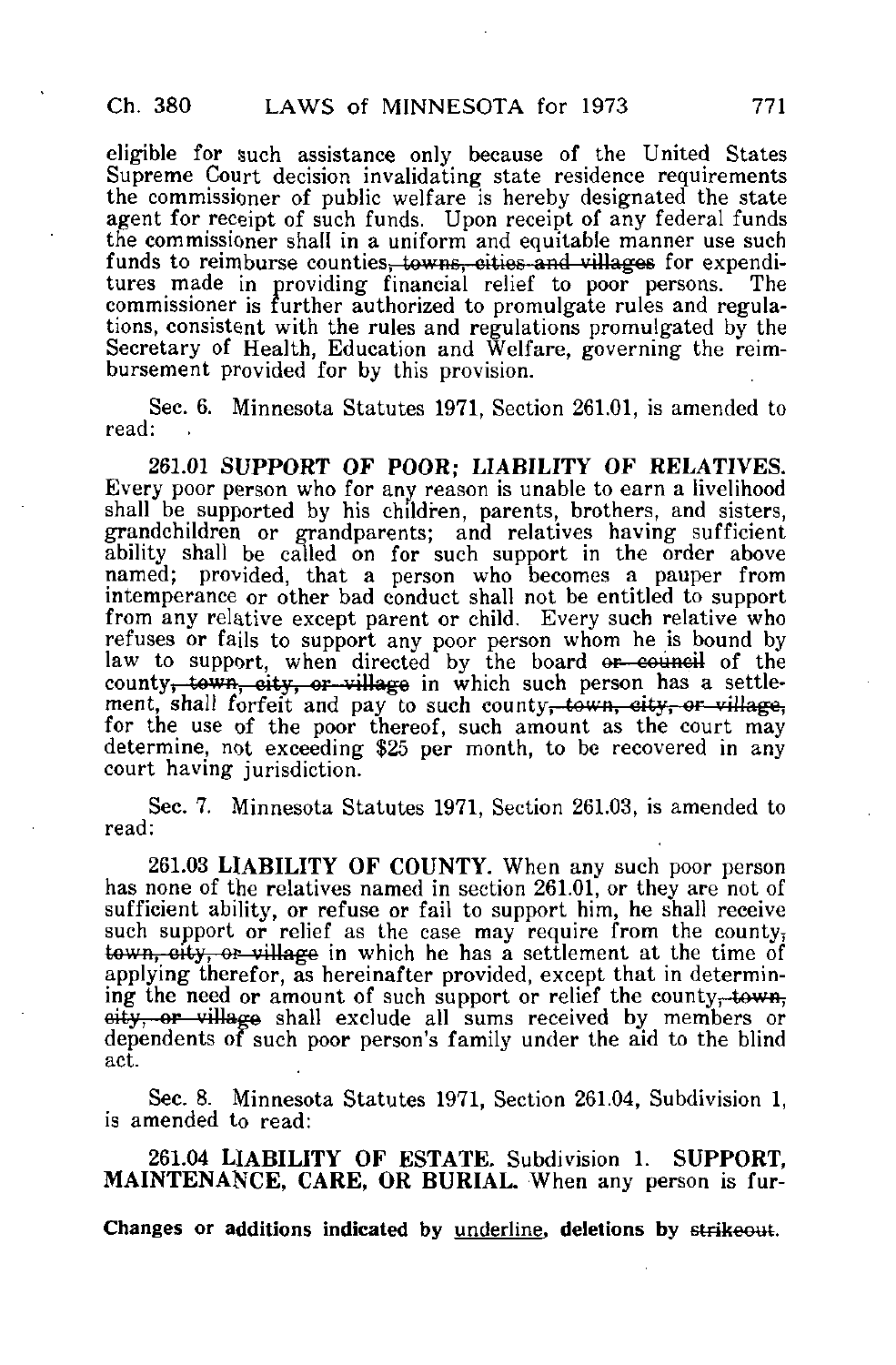nished or provided with support, maintenance, care, including care at the University of Minnesota hospitals, or burial as a poor person by any county, city, town, village, or borough the municipality the county so furnishing such aid shall have a claim therefor against the person or his estate for the reasonable value thereof, which claim may be presented and prosecuted by such municipality county at its option upon discovery of any property belonging to the poor person or to his estate.

Sec. 9. Minnesota Statutes 1971, Section 261.063, is amended to read:

261.063 TAX LEVY FOR SOCIAL SECURITY MEASURES; DUTIES OF COUNTY BOARD. The board of county commissioners of each county shall annually levy taxes and fix a rate sufficient to produce the full amount required for poor relief, old age assistance, aid to dependent children, and any other social security measures wherein there is now or may hereafter be county participation, sufficient to produce the full amount necessary for each such item, including administrative expenses, for the ensuing year, within the time fixed by law in addition to all other tax levies and tax rates, however fixed or determined, and any commissioner who shall fail to comply herewith shall be guilty of a gross misdemeanor and shall be immediately removed from office by the governor.

• Sec. 10. Minnesota Statutes 1971, Section 261.07, Subdivision 1, is amended to read:

261.07 LEGAL SETTLEMENT OF PAUPERS. Subdivision 1. Every person except those hereinafter mentioned, who has resided one year continuously in any county, shall be deemed to have a settlement therein, if it has the county system; if it has the town system, he shall-have a settlement in the town, city, or village therein in which he has longest resided within one year. Every person who has resided one year continuously in the state, but not in any one county, shall have a settlement in the county in which he has longest resided within such one that year, if it has the oounty system; if it has the town system, his settlement-shall be in the town, city, or village therein in which he has longest-resided within one vear.

Sec. 11. Minnesota Statutes 1971, Section 261.08, is amended to read:

261.08 DISPUTES BETWEEN COUNTIES. When a dispute shall arise between political-subdivisions-within-a-county or- between two or more counties or between a county-and-a-political subdivision of another-county or political subdivisions of different **counties** as to the place of settlement of any poor person any such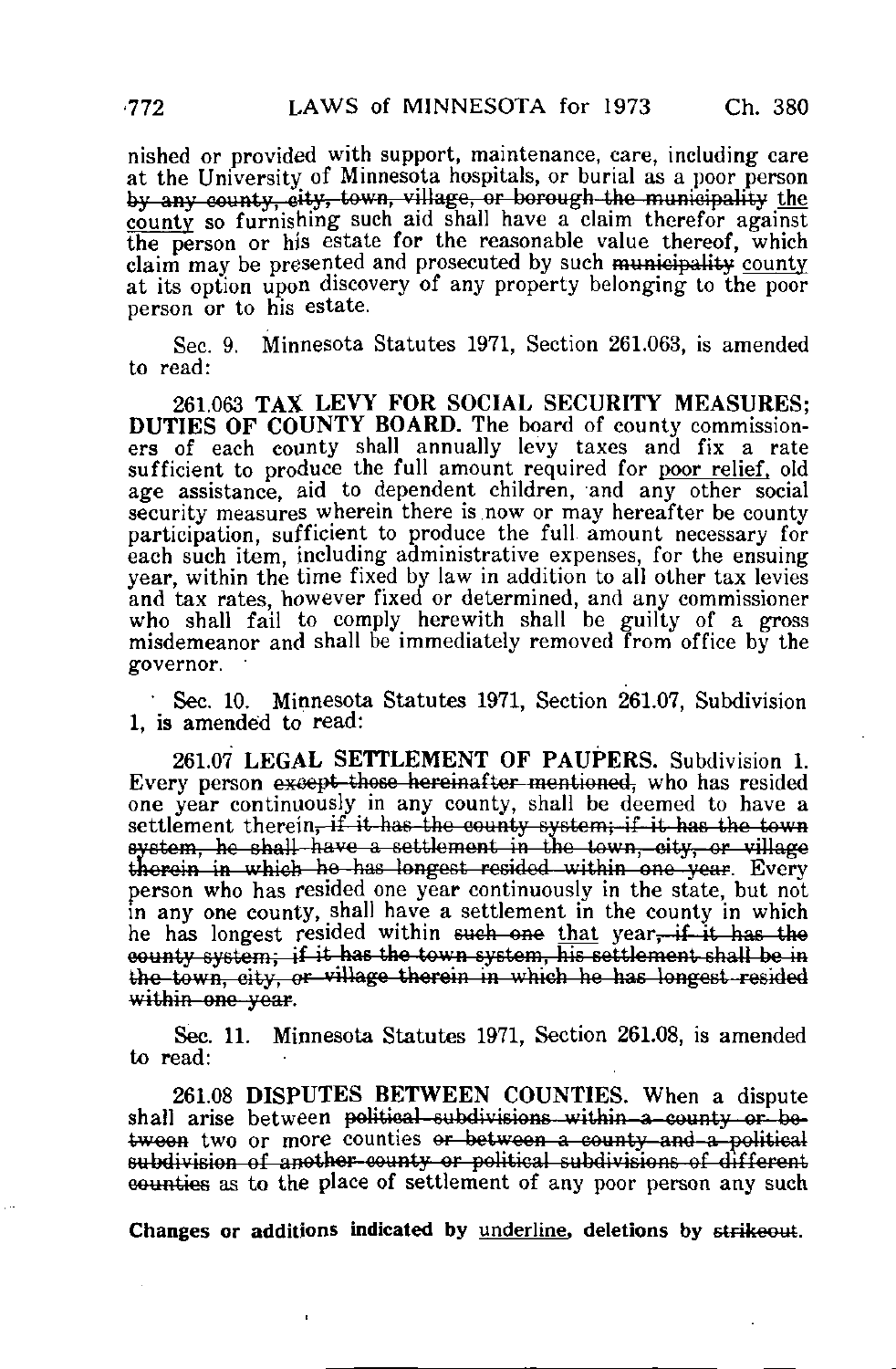county or political subdivision may serve upon the other or others a notice that it will on a day certain, not less than five days after the service of such notice, apply to a judge of the district court of the district in which the county or political subdivision serving such notice lies for a determination of the settlement of such poor person. Such judge shall at the time fixed and without a jury hear the evidence adduced by the parties to such proceeding and forthwith make and file his order determining the place of settlement of such poor person.

Sec. .12. Minnesota Statutes 1971, Section 261.10, is amended to read:

261.10 COUNTY OF RESIDENCE CHARGED WITH SUP-**PORT.** The county or subdivision in which such poor person shall by such order be found to be his settlement shall thereafter be charged with his care and support.

Sec. 13. Minnesota Statutes 1971, Section 275.09, Subdivision 3, is amended to read:

Subd. 3. TOWN PURPOSES. There shall be levied annually on each dollar of taxable property, except such as is by law otherwise taxable, as assessed and entered on the tax lists for town purposes, such amount as is voted at any legal town meeting, the rate of which tax shall not exceed, exclusive of such sums as are voted at the annual town meeting for road and bridge purposes and for the support of the poor, ten mills in any town having a population of more than 7,000, excluding the population of any cities or villages therein, five mills in any town having a taxable valuation of \$100,000 or more, and the amount of which shall not exceed \$350 in any town having a taxable valuation of less than \$100,000, and the rate of which shall not exceed one percent in any town. The rate of tax for road and bridge purposes in any town shall not exceed the rate provided by section  $164.04$ , and the tax-for poor purposes shall not exceed five mills. In any town in which the amount levied within the above limitations is not sufficient to enable the town to carry on its necessary governmental functions, the electors, during the business hours, after disposing of the annual report, may make an additional levy of not to exceed five mills to enable the town to carry on such necessary governmental functions.

Sec. 14. Minnesota Statutes 1971, Section 376.424, is amended to read:

376.424 CHARGES; PAYMENT. The county sanitorium commission shall fix the amount to be charged for the care, treatment and maintenance of any such nontuberculous patient, which charge shall equal all costs of such hospitalization of such patient.  $-Any$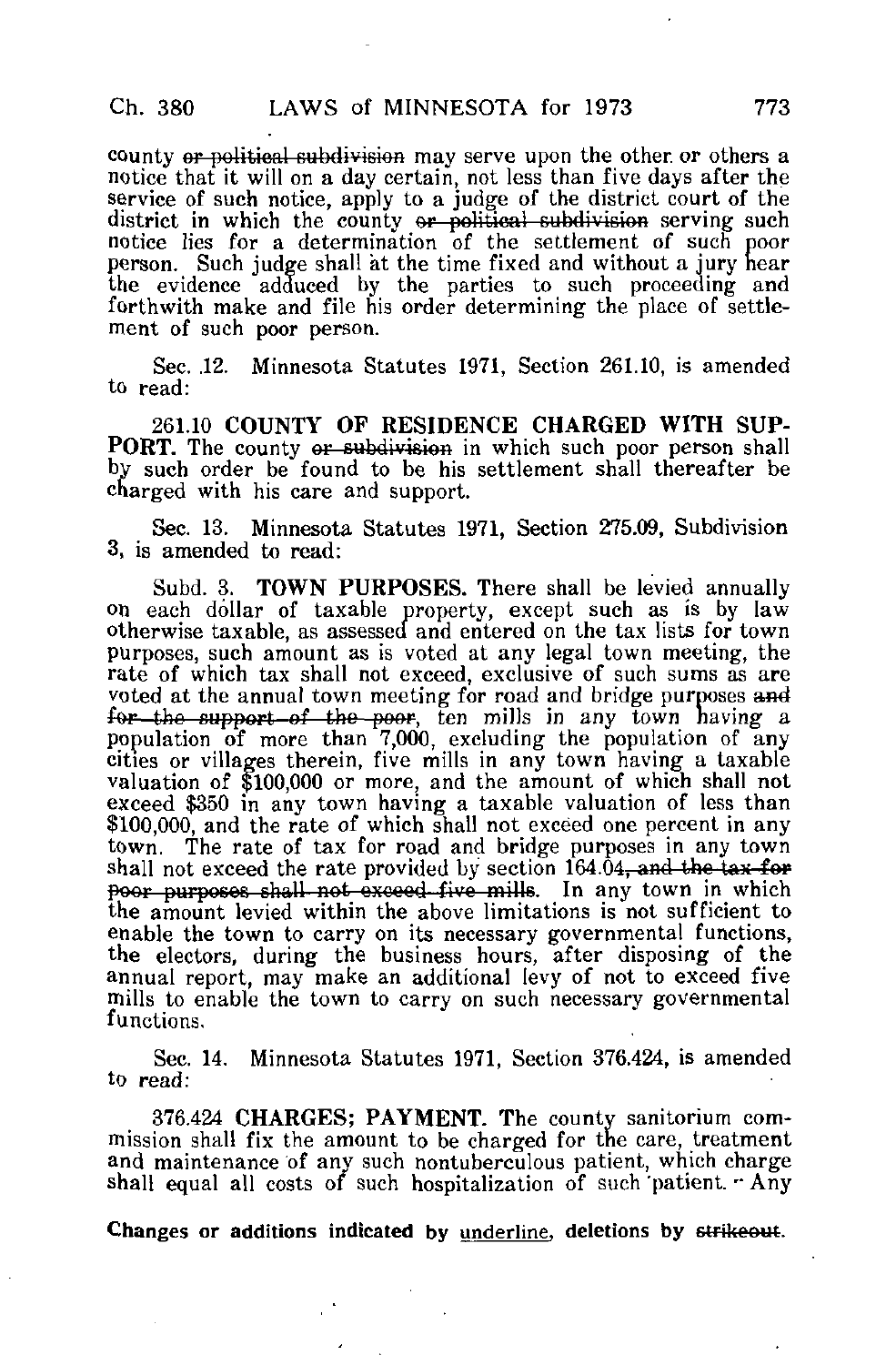person who is afflicted with a malady, deformity or ailment, other than tuberculosis, which can probably be remedied by hospital care, service and treatment, and who is unable to pay the charges, may be admitted to the sanitorium for care', treatment and maintenance upon application of the county<del>, town, village, borough, or city</del> responsible for the care of such person under the provisions of the statutes governing the relief of the poor, and such charges shall be paid by the county, town, village, borough, or eity making such application.

Sec- 15. Minnesota Statutes 1971, Section 393.01, Subdivision 3, is amended to read:

Subd. 3. COUNTY BOARD TO BE WELFARE BOARD IN HENNEPIN COUNTY. In any county containing a city of tho first elass operating under a home rule charter, wherein there is established-in-such city a board of public welfare for administration of poor relief in such city only. In the county of Hennepin the board of county commissioners shall be the county welfare board. In such <del>counties</del> <u>county</u> the members shall be reimbursed by the county for expenses actually incurred in the performance of their official duties under the provisions of this chapter. equation county the county auditor shall be ex officio secretary of the board, but shall have no voice in its proceedings.  $\overline{a}$  and  $\overline{b}$ the board, but shall have no voice in its proceedings. counties the system of-earing for the poor in of feet at the-time of the passage of this chapter shall be continued, subject to all provisions of law relating thereto, except that, if such county is operating under the township system of oaring for the -poor, such towns.-villages, and cities of the second,- third and fourth classes therein may, by resolution of its governing body, agree with the county welfare board that tho latter shall supervise-and administer the poor-relief fund in such town, village, or city, or contract with any-one-or-more of the-public subdivisions of the county for the purpose of jointly supervising and administering the poor relief funds in such towns, villages or cities. In any such county the powers and duties of such board of public welfare shall not be affoctod by the provisions of this chapter.—Such board of public welfare,-in-administering poor relief funds granted by any state agency authorized so to do-by law, shall-comply with all standards of administration and procedure proscribed by cuch agency.

Sec. 16. Minnesota Statutes 1971, Section 393.07, Subdivision 2, is amended to read:

Subd. 2. ADMINISTRATION OF PUBLIC WELFARE. The county welfare board, except as provided in-section 393.01, subdivision 3, and subject to the supervision of the commissioner of public welfare, shall administer all forms of public welfare, both for children and adults, responsibility for which now or hereafter may be imposed on the commissioner of public welfare by law, including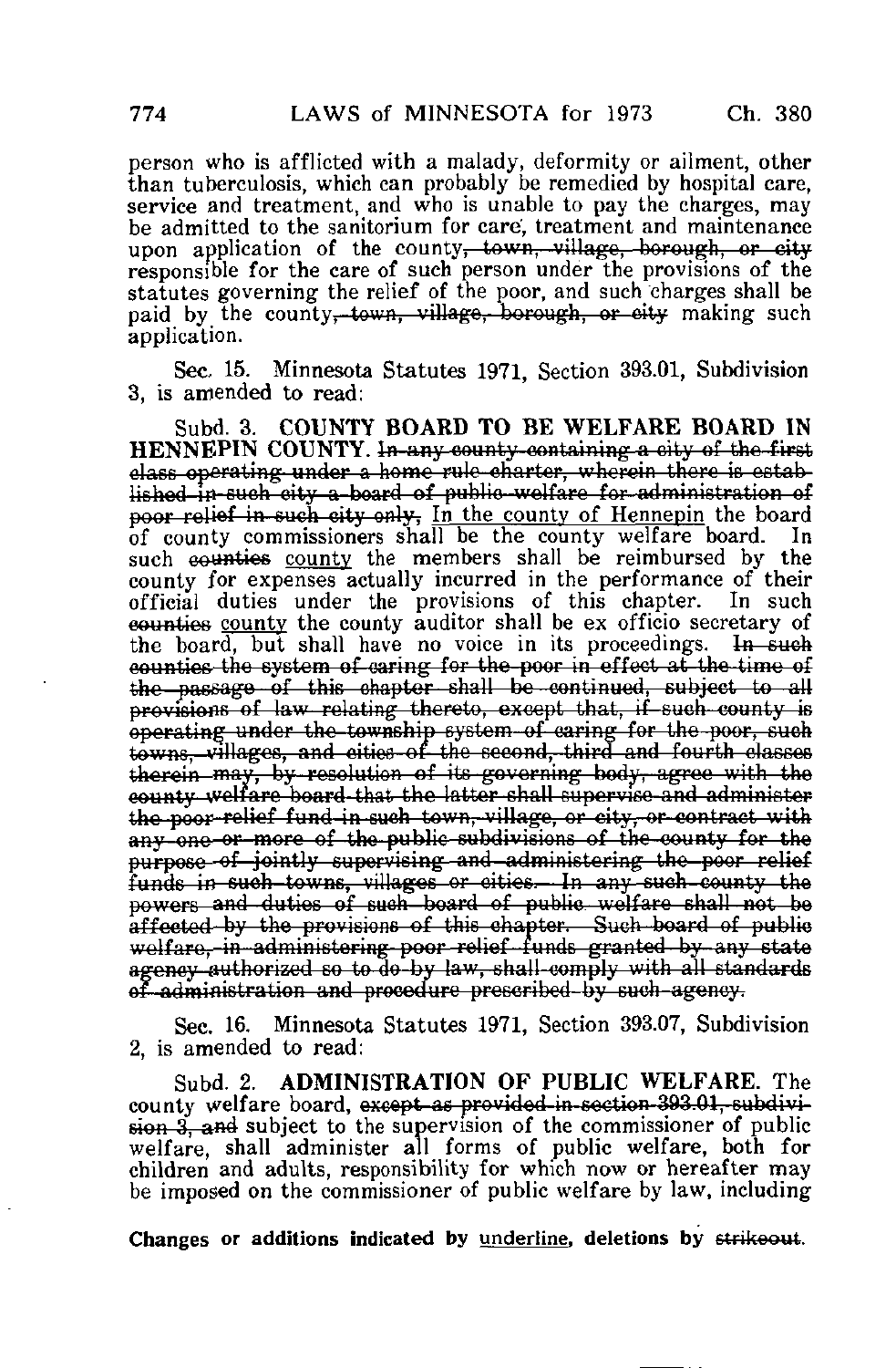poor relief, aid to dependent children, old age assistance, aid to the blind, child welfare services, mental health services, and other public assistance or public welfare services. The duties of the county welfare board shall, be performed in accordance with the standards, rules and regulations which may be promulgated by the commissioner of public welfare to achieve the purposes intended by law and in order to comply with the requirements of the federal social security act in respect to public assistance and child welfare services, so that the state may qualify for grants-in-aid available under that act. The county welfare board shall supervise wards of the commissioner and, when so designated, act as agent of the commissioner of public welfare in the placement of his wards in adoptive homes or in other foster care facilities.

Sec. 16. The county of Ramsey shall after the effective date provided herein be responsible for all welfare programs within the county, the costs of which are not met from federal, state, or private sources.

Sec. 17. Minnesota Statutes 1971, Section 393.08, Subdivision 1, is amended to read:

393.08 ESTIMATES FURNISHED TO COUNTY BOARD. Subdivision 1. On or before the first day of July each year the county welfare board, except any such board referred to in section 393.01, subdivisions subdivision  $3$  and  $4$ , shall submit to the county board of commissioners an estimate of the amount needed by it to perform its duties, including expenses of administration, and the county board of commissioners shall consider the estimates so submitted and, if approved, shall levy a tax as provided by law for the purposes. In the event the estimate is not approved, the county board of commissioners shall confer with the county welfare board and adjust a budget in accordance with the facts and levy a tax for the amount required.

In counties referred to in section 393.01, subdivision 3, the estimate required shall not include poor relief-in such counties or institutional requirements in any city of the first class located therein. The tax levy by the county board of commissioners in such counties shall be such as is required for poor relief and categories of aid under the federal social security act, and shall be separate and distinct from other levies made by it. The governing body of any such city of the first class may annually levy a tax for poor relief institutional requirements as authorized by such home rule charter, on the real and personal property within the corporate limits of such city. Such tax levy and the proceeds thereof shall be subject to the same control and supervision as is imposed on any existing public welfare tax levy.

On the 25th day of July of each year the county welfare board referred to in section 393.01, subdivision 4, shall-present its osti